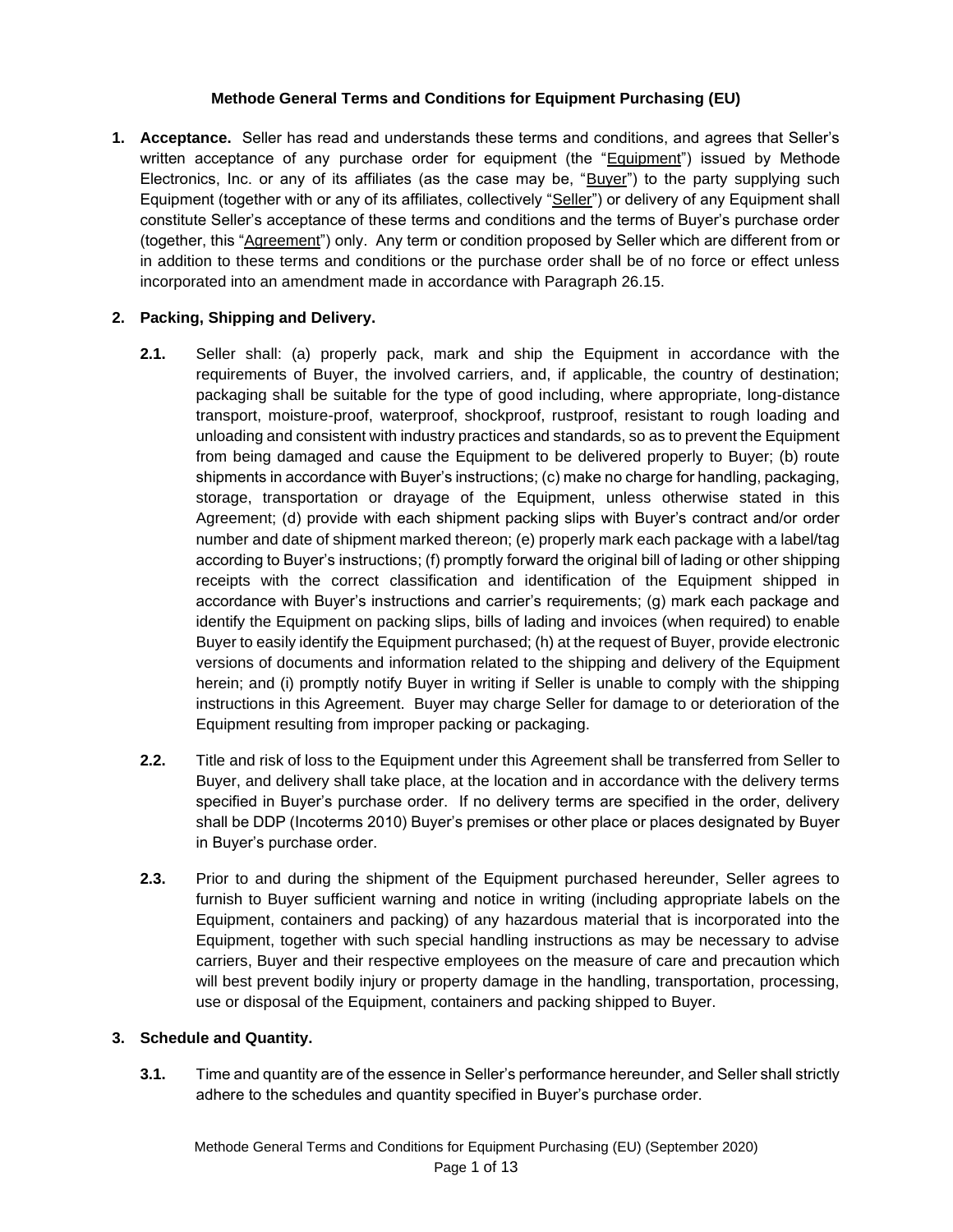- **3.2.** In the event of any anticipated or actual delay, including, but not limited to, delays attributed to labor disputes, Seller shall: (a) promptly notify Buyer in writing of the reasons for the delay and the actions being taken to overcome or minimize the delay; and (b) provide Buyer with a written recovery schedule. Unless Seller is excused from prompt performance as provided in Paragraph 18 of this Agreement, Buyer shall have the right to: (a) choose other transportation service providers and require a more expeditious method of transportation for the Equipment than the transportation method originally specified by Buyer, such transportation expense incurred by Buyer to be borne by Seller; or (b) order the Equipment from an alternative source and charge Seller the difference in price between the alternative Equipment and the contract Equipment. Seller shall be liable for all additional costs incurred by Buyer as a result thereof, including, but not limited to, price difference (including imported parts), transportation fee, related overtime pay, and all losses of deliveries to Buyer's customers arising from Seller's delay.
- **4. Delays in Delivery.** Buyer may, by written order, change the date of shipment of the Equipment or, if delivery of the Equipment is to take place in multiple shipments, change the dates of, or direct the temporary suspension of, all or some of the shipments of the Equipment, neither of which shall entitle Seller to a modification of the price for the Equipment covered by this Agreement.

# **5. Quality Control; Inspection.**

- **5.1.** Seller agrees to participate in Buyer's supplier quality and development program(s) and to comply with all quality requirements and procedures specified by Buyer, as revised from time to time, including those applicable to Seller as set forth in Buyer's Supplier Quality Manual available online at http://supplier.methode.com. Seller shall permit Buyer to review procedures, practices, processes and related documents to ensure such compliance.
- **5.2.** Buyer and Buyer's customers may enter Seller's facility, including Seller's subcontractors' facilities, at reasonable times, including during the period of manufacture and prior to and after delivery, to inspect such facility and the Equipment and/or the parts therefor. Seller shall furnish, and require its subcontractors to furnish, without additional charge to Buyer, reasonable facilities and assistance for the safe and convenient performance of such inspections.
- **5.3.** Seller shall immediately notify Buyer in writing when discrepancies in Seller's process or materials are discovered or suspected which may affect the Equipment delivered or to be delivered under this Agreement.

#### **6. Nonconforming Equipment.**

**6.1.** Payment for Equipment delivered hereunder shall not constitute acceptance thereof. Buyer shall have the right to test the Equipment after installation at Buyer's premises as well as during building of the Equipment, including milestone checks, at Seller's facility. Buyer may reject the Equipment if it does not meet the specifications, technical standards, drawings, samples, or descriptions that have been furnished, specified or approved by Buyer (the "Specifications") or any applicable warranty. In the event of a rejection of any Equipment or any component or subassembly of the Equipment, Seller shall have five (5) days to submit a plan to Buyer as to how Seller will make corrections or alterations to the Equipment or where applicable, the components or subassemblies. The plan shall include the time required for Seller to correct or alter the Equipment and the time period must be approved by the Buyer. After such rejection, Seller shall have a period (not to exceed five (5) working days or as agreed between Seller and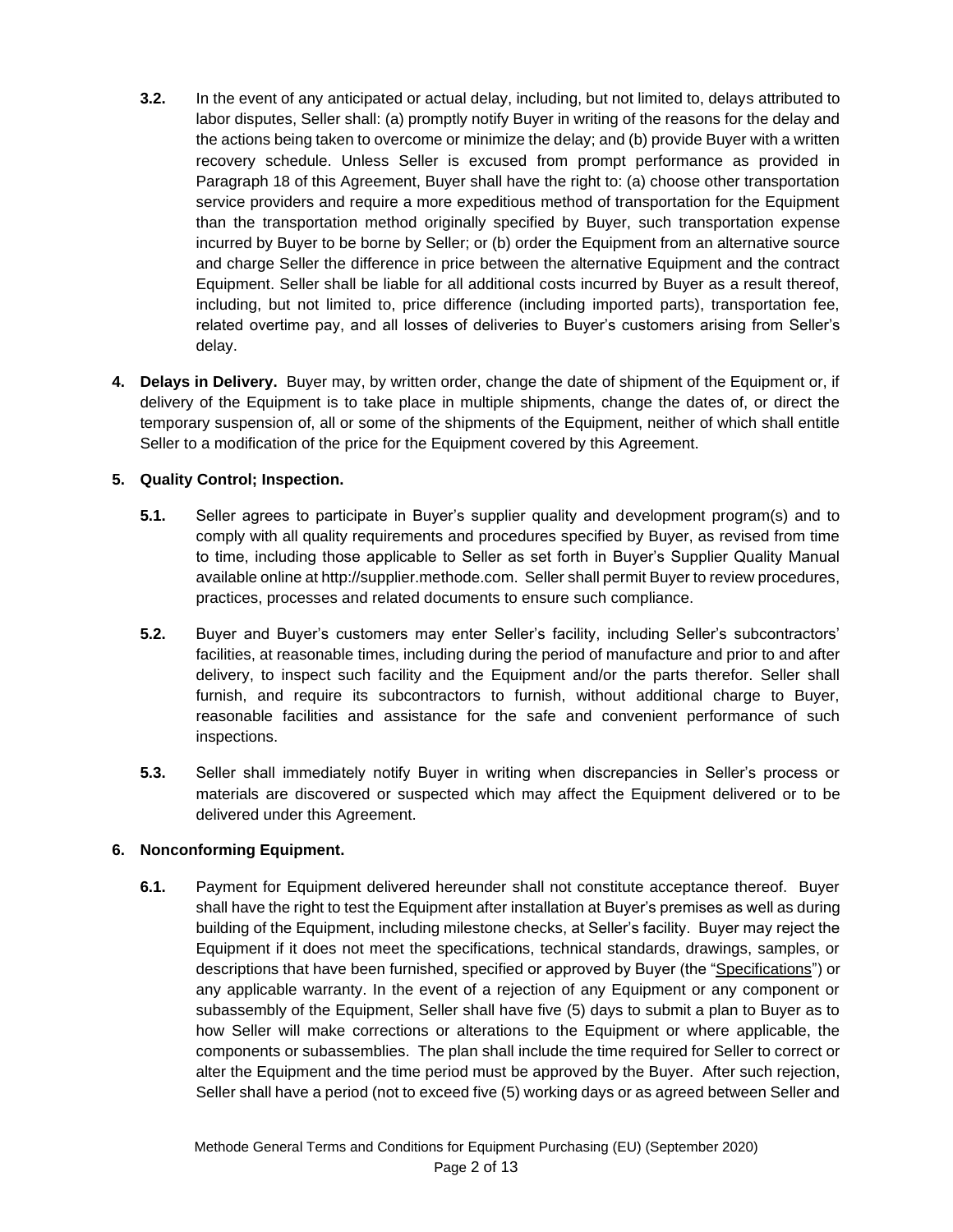Buyer), to make alterations at Seller's expense necessary to cause the Equipment to comply with the Specifications and warranties. Seller may again then tender the Equipment to Buyer. Buyer shall again have the right to test the Equipment. If the Equipment does not meet the Specifications or any applicable warranty, Buyer may at its option (a) retain the nonconforming Equipment and either repair the Equipment itself or request Seller do so, on or off-site; as applicable, or (b) reject the Equipment and be relieved of liability for the purchase price and be entitled to a refund of any payments already made. In the event of rejection of the Equipment, Buyer shall at its option, and without any liability to Seller, store the Equipment until Seller arranges for the return shipment of the Equipment at its sole cost and risk, or arrange for the return of the Equipment to Seller, at Seller's sole cost and risk. Any specific testing and rejection procedures contained in Buyer's purchase order shall supersede the language of this Paragraph to the extent of any inconsistency.

- **6.2.** Seller shall bear all costs and expenses incurred as a result of or in connection with nonconformance and repair, replacement or other correction.
- **6.3.** This Paragraph 6 shall not limit or impair Buyer's right to assert any legal remedy pursuant to this Agreement or relieve Seller's responsibility for latent defects. Acceptance of the Equipment, or payment for the Equipment, by Buyer shall not constitute acknowledgement of the Equipment as conforming, and will not relieve Seller of any obligations or liabilities under this Agreement or impair any rights or remedies of Buyer.

# **7. Invoice and Payment.**

- **7.1.** Seller shall issue to Buyer an original invoice upon delivery of the Equipment and completion of any installation, testing or related services to be performed hereunder by Seller. Seller's invoice shall include Buyer's contract and/or order number and line item number. Unless otherwise approved by Buyer in writing, Seller shall not bill Buyer for the Equipment at prices higher than stated on the purchase order. Seller shall promptly repay Buyer any amounts paid in excess of amounts due Seller. Payment terms shall be as set forth in the purchase order or, if none are specified in the order, net 120 days.
- **7.2.** Seller warrants that the prices for the Equipment sold to Buyer are not higher than those extended to any other customer for the same or similar equipment in similar quantities. If Seller violates this warranty, Seller shall retroactively reduce the prices correspondingly.
- **8. Taxes.** Unless otherwise provided in the order, the price of this Agreement includes, and Seller is liable for and shall pay, all taxes, duties, and similar levies imposed on Seller. Buyer shall not be responsible or liable for any tax, duty or similar levy against Seller. To the extent that the purchase order provides for Buyer to be responsible for any sales, use or other tax, duty or similar levy under this Agreement, the purchase order shall specifically itemize such amounts and Buyer shall have the right to contest or defend any audit or other action instituted by any governmental authority with respect to such tax, duty or levy.
- **9. Changes.** Buyer reserves the right at any time to direct changes, or cause Seller to make changes, to drawings and Specifications of the Equipment or to otherwise change the scope of the work covered by this Agreement, including work with respect to such matters as inspection, testing or quality control. Seller shall promptly make such changes, provided that if such change increases or decreases the cost or time required to perform this Agreement, Buyer and Seller shall negotiate an equitable adjustment in the price or schedule, or both, to reflect the increase or decrease. Any changes to this Agreement shall be made in accordance with Paragraph 26.15.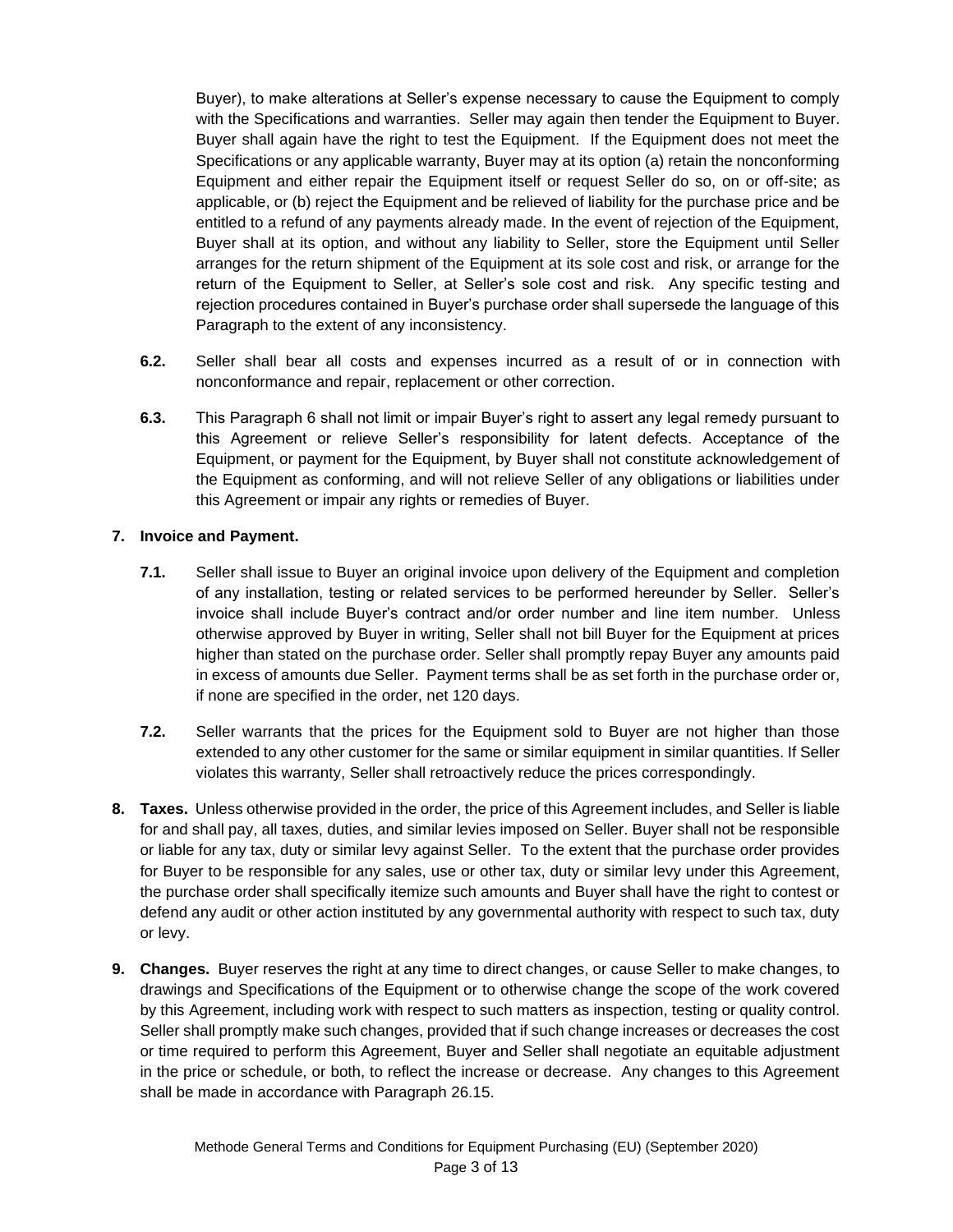- **10. Services.** To the extent specified in the purchase order, Seller shall provide installation (or supervision thereof), startup, training, maintenance and/or additional service at the prices or rates on the purchase order or, if none, Seller's current standard rates. Seller shall provide such services in accordance with any schedule provided or referenced in the purchase order or, if related to installation, in a manner to enable Buyer to complete installation of the Equipment without delay. Any and all services supplied by Seller hereunder will be performed in accordance with the terms and conditions of this Agreement. Seller shall employ or subcontract with personnel that are skilled, competent, experienced and trained with respect to the services assigned to such person.
- **11. Spare and Replacement Parts.** During the five (5) year period after Buyer's acceptance of the Equipment under this Agreement (or such shorter or longer period as may be specified in the purchase order), Seller shall maintain, at its expense, the ability to and shall sell spare and replacement parts to Buyer to allow Buyer to continue to maintain and operate the Equipment. Unless otherwise agreed to by Buyer, the prices during this period shall be the prices (if any) specified for such spare and replacement parts in the purchase order for the Equipment, or, if no such prices are specified, the thencurrent prices generally charged by Seller; provided that such prices shall not be higher than those extended to any other customer for the same or similar spare and replacement parts in similar quantities.

# **12. Buyer's Property.**

- **12.1.** To the extent that Buyer furnishes (either directly or indirectly) to Seller, or directly reimburses Seller for the cost of, any specific supplies, materials, drawings, machinery, equipment, tools, jigs, dies, gauges, fixtures, molds, patterns or other items to be used by Seller to manufacture, assemble or otherwise produce the Equipment or any portion thereof ("Buyer's Property"), such Buyer's Property shall be and remain the property of Buyer and held by Seller on a bailment basis.
- **12.2.** Buyer shall make no warranty on the quality of Buyer's Property, and Seller shall inspect any and all of such Buyer's Property before taking possession, custody or control as a bailment. Seller assumes all risk of loss, destruction or damage to Buyer's Property while in Seller's possession, custody or control, including any transfer to Seller's subcontractors.
- **12.3.** Seller at its expense shall: (a) properly house Buyer's Property to a commercially reasonable standard; (b) maintain Buyer's Property, including its repair or replacement, in the condition necessary to produce the Equipment in accordance with the terms of the purchase order and this Agreement and be responsible for all wear and tear, excluding normal wear and tear; (c) conspicuously mark Buyer's Property as the property of Buyer; (d) prevent the commingling of Buyer's Property with property owned by Seller or a third party; (e) obtain Buyer's prior written consent before moving Buyer's Property to another location of Seller or a third party; (f) use Buyer's Property solely in the performance of this Agreement unless specifically authorized in writing by Buyer; (g) keep and maintain, and provide proof upon Buyer's request of, adequate insurance against risk of loss, destruction or damage to Buyer's Property, even if it occurs despite Seller's exercise of due care; and (h) promptly notify Buyer if Buyer's Property is lost, damaged or destroyed. Buyer may, with five (5) days prior written notice, audit all pertinent books and records of Seller and its subcontractors, and to make reasonable inspection of Seller's and its subcontractor's premises, in order to verify compliance with the provisions of this Paragraph 12.3.
- **12.4.** Upon the request of Buyer and at Buyer's option, Seller shall immediately release or deliver Buyer's Property to Buyer, either: (a) F.O.B. Seller's plant, properly packed and marked in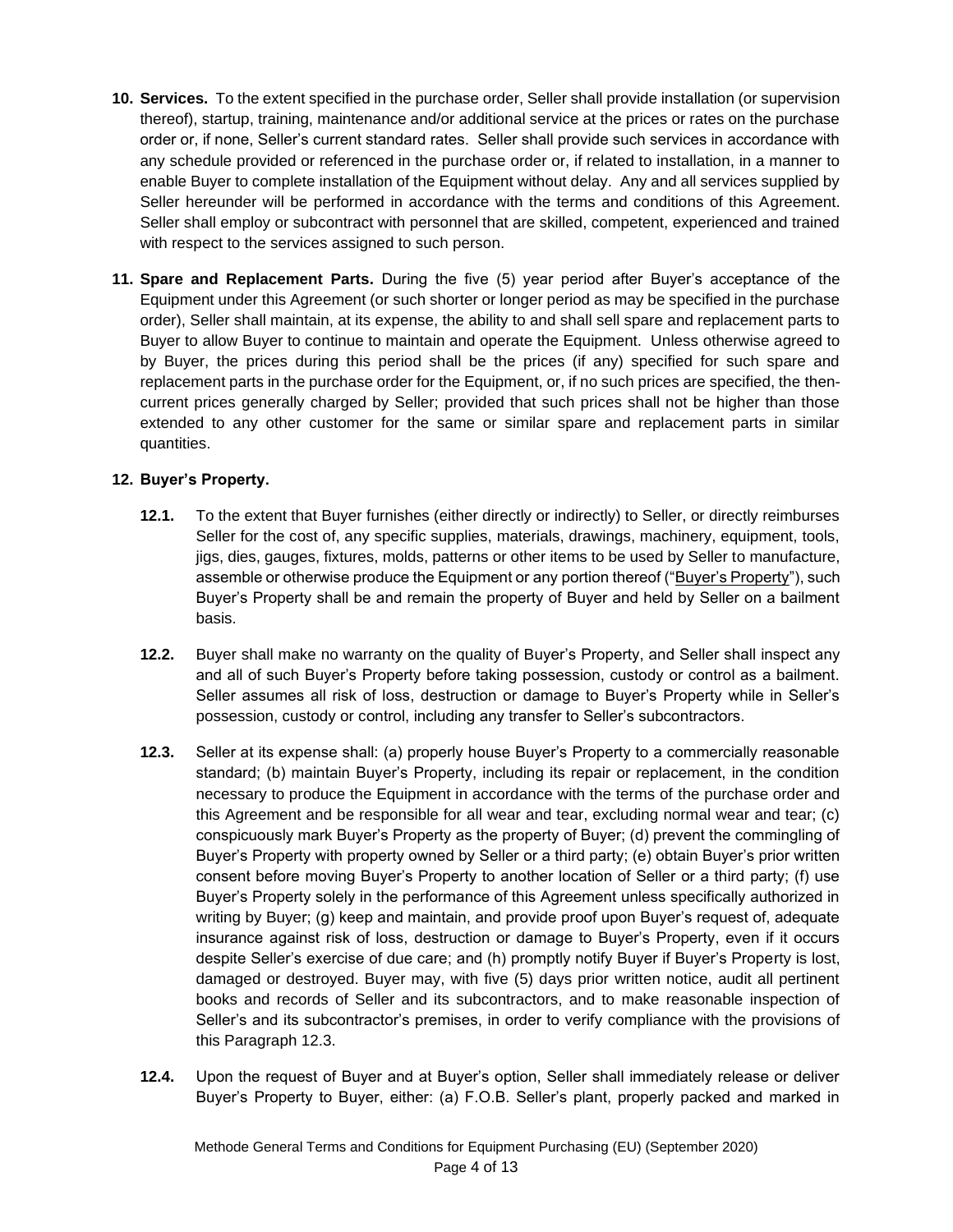accordance with the requirements of the carrier selected by Buyer to transport such property; or (b) to any location designated by Buyer, in which event Buyer shall pay to Seller the reasonable costs of delivering such property to such location. Seller is responsible for labor and other costs of dismounting, dismantling and staging Buyer's Property for release or delivery. Seller agrees that in the event of its failure to hand over possession of Buyer's Property immediately upon Buyer's request, Buyer shall be entitled to enter Seller's premises and take possession thereof without any written or oral notification.

**12.5.** When permitted by laws, Seller waives any lien or other rights that Seller might otherwise have in Buyer's Property, including, but not limited to, any rights of setoff, recoupment or counterclaim arising from this or any other transactions with Buyer.

#### **13. Intellectual Property Rights.**

- **13.1.** "Intellectual Property Rights" means any and all: (a) copyrights, trademarks, and patents; (b) rights relating to innovations, know-how, trade secrets, and confidential, technical, and nontechnical information; (c) moral rights, author's rights, and rights of publicity; and (d) other industrial, proprietary and intellectual property-related rights anywhere in the world, that exist as of the date hereof or hereafter come into existence, and all applications, renewals and extensions of the foregoing, regardless of whether or not such rights have been registered with the appropriate authorities in such jurisdictions in accordance with the relevant legislation.
- **13.2.** Except as otherwise expressly provided herein, each party shall retain full title to and ownership of any Intellectual Property Rights which is or was developed by such party. To the extent that any Equipment is manufactured specifically to meet drawings and/or proprietary specifications provided by Buyer to Seller, then as between Buyer and Seller, Buyer shall acquire all Intellectual Property Rights to any aspect of such Equipment specific to such drawings or specifications (including any derivatives thereof or improvements thereto).
- **13.3.** To the extent that the Equipment embodies any Intellectual Property Rights of Seller or requires the use of any Intellectual Property Rights of Seller to operate, use, repair, refurbish, utilize or otherwise allow Buyer to exercise its rights as owner of the Equipment, Seller grants Buyer a perpetual, irrevocable, worldwide, nonexclusive, royalty-free license (with the right to assign or to grant sublicenses to any assignees, operators or transferees of the Equipment) under Seller's Intellectual Property Rights to use, operate, test, install, maintain, support, repair, refurbish, utilize or otherwise allow Buyer to exercise its rights as owner of the Equipment. For the avoidance of doubt, no rights or license are granted which would allow Buyer to utilize Seller's Intellectual Property Rights apart from the Equipment delivered hereunder.
- **13.4.** Buyer will require as-built plans or drawings for the Equipment as may be necessary for Buyer to operate and maintain the Equipment. Seller shall produce and provide to Buyer, at Seller's expense, in hard copy and electronic format reasonably specified by Buyer (with drawings being in English), a complete set of all as-built plans, drawings and specifications. Seller shall submit the copies of the as-built plans with Buyer's final payment for the Equipment.
- **13.5.** Prior to shipment of the Equipment (and without further cost to Buyer), Company shall provide to Buyer one (1) hard copy and one (1) electronic copy (in such format as may be reasonably requested by Buyer) of complete and detailed operation and instruction manuals of the Equipment in English (or other language if specified on the purchase order).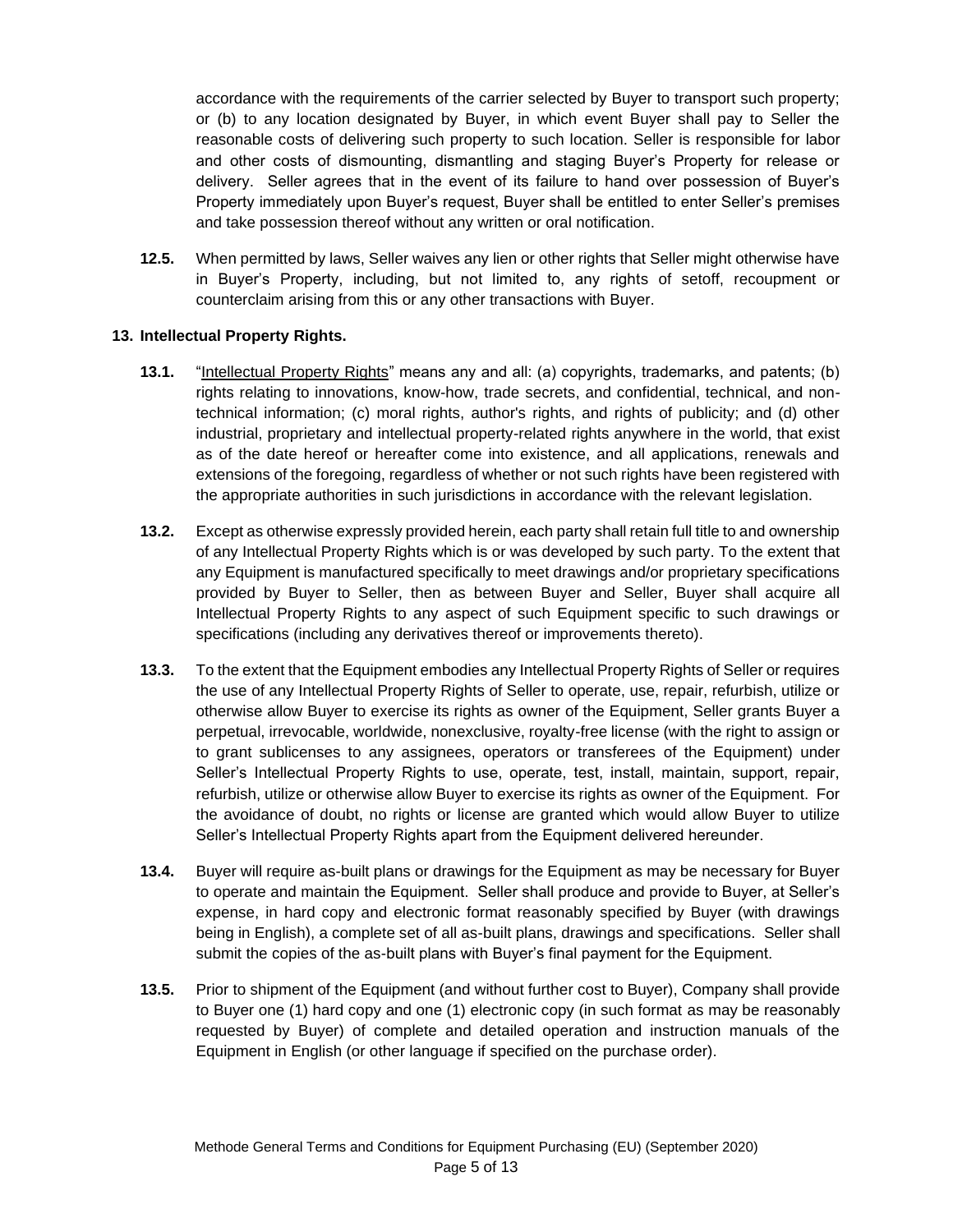#### **14. Confidentiality.**

- **14.1.** Buyer and Seller shall use the standard of care it would use in protecting the confidentiality of its own confidential information, but in no event less than the reasonable degree of care, to keep confidential and protect from unauthorized use and disclosure all confidential or proprietary data or information disclosed by one party to the other under this Agreement, including but not limited to, trade secrets, technical data, product specifications, testing specifications, processes, and results, pricing information, quality procedures and results, customer information, and any other information to the extent that information is identified orally or in writing as confidential by the producing party at the time it is shared or within a reasonable time thereafter (collectively, "Confidential Information"), provided that Confidential Information shall not include information that: (a) now or subsequently becomes generally available to the public through no fault or breach of the receiving party; (b) the receiving party can demonstrate to have such information rightfully in its possession prior to disclosure without being bound by similar confidentiality obligations; (c) the receiving party rightfully and without restrictions as to confidentiality obtains such information from a third party who has the right to transfer or disclose such information; or (d) is independently developed by the receiving party without reference to the Confidential Information of the disclosing party. Buyer and Seller shall each restrict disclosure of Confidential Information only to those who have a "need to know" in order for the party to perform its obligations under this Agreement and shall use Confidential Information of the other party only in performance of and for the purpose of this Agreement.
- **14.2.** In the event that the receiving party is required to disclose all or part of the disclosing party's Confidential Information under the terms of a valid and effective subpoena, court order, governmental rule or regulation, or other judicial requirement, the receiving party agrees to immediately notify the disclosing party of the existence, terms and circumstances surrounding such a request or requirement so that the disclosing party may seek an appropriate protective order or waive compliance by the receiving party with the appropriate provisions of this Agreement. If the receiving party is compelled to disclose any of the disclosing party's Confidential Information, it will disclose only the portion thereof which it is compelled to disclose and shall permit the disclosing party to seek an order or other reliable assurance that confidential treatment shall be accorded to the Confidential Information so disclosed.
- **14.3.** Despite any other obligations or restrictions imposed by this Paragraph 14, Buyer shall have the right to use, disclose and reproduce Seller's Confidential Information, and make derivative works thereof, for the purposes of use, operation, testing, installation, maintenance, support, repairing, refurbishment, and utilization of the Equipment. Any such use, disclosure, reproduction or derivative work by Buyer shall, whenever appropriate, include a restrictive legend suitable for the particular circumstances.
- **14.4.** Seller may disclose Confidential Information of Buyer to its subcontractors as required for the performance of this Agreement, provided that Seller informs them of the confidential status of the information provided to them and takes reasonable steps to ensure they maintain the confidentiality of Buyer's Confidential Information. Seller shall be liable to Buyer for any breach of any obligations hereunder by such subcontractor.
- **14.5.** Upon Buyer's request at any time, and in any event upon the delivery of the Equipment and completion of any related services performed by Seller hereunder or the termination or cancellation of this Agreement, Seller shall return to Buyer all of Buyer's Confidential Information and all materials derived therefrom, unless specifically directed otherwise in writing by Buyer. Buyer shall have the right to audit Seller's compliance with this Paragraph 14. The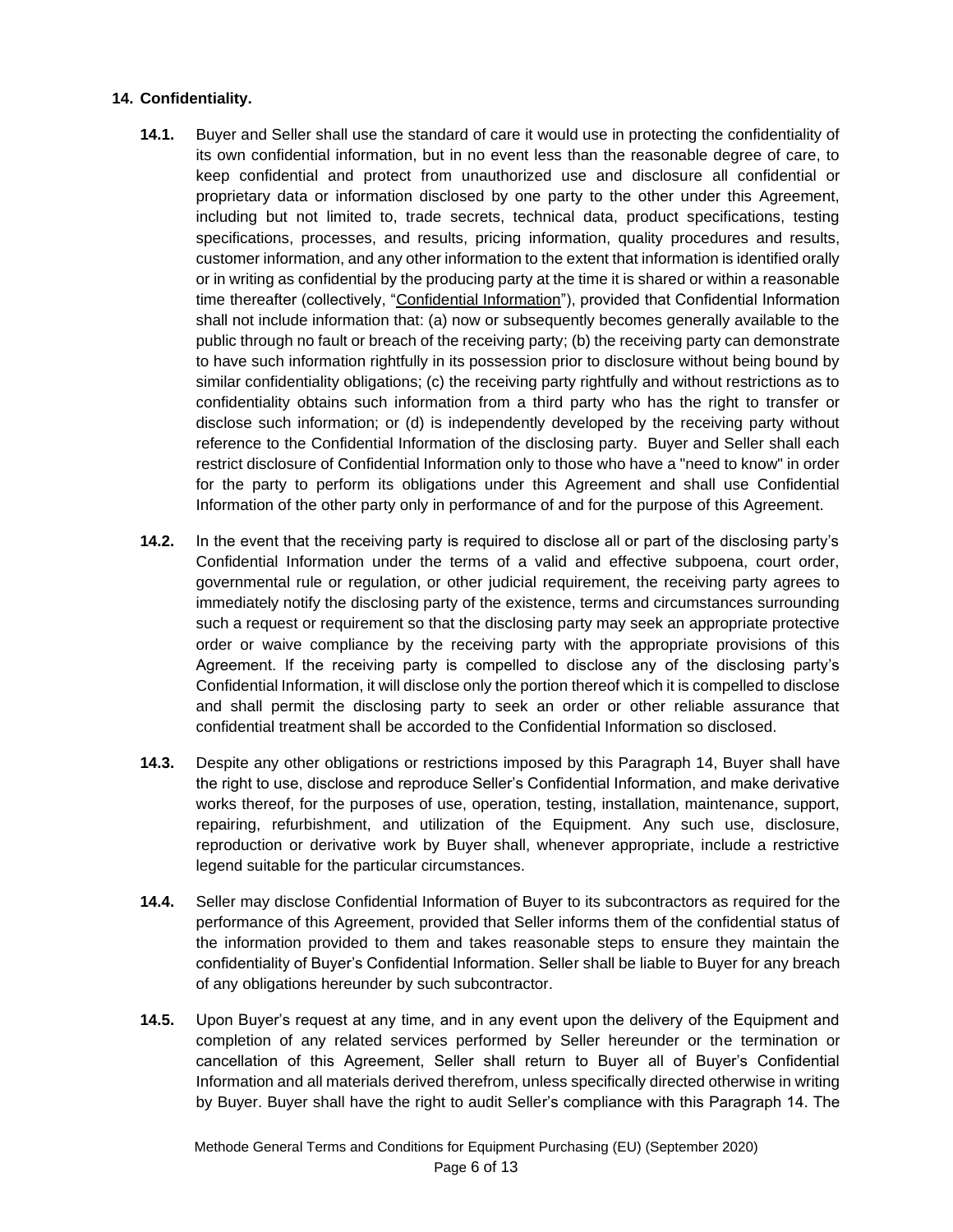provisions of this Paragraph 14 shall survive the performance, completion, termination or cancellation of this Agreement.

## **15. Warranty.**

- **15.1.** Seller warrants that all Equipment and any services covered by this Agreement will: (a) conform to the Specifications; (b) comply with all laws and regulations including, but not limited to, national standards, trade standards, and local standards; (c) be merchantable and suitable for the purpose intended; (d) be wholly new and contain new components and parts unless authorized in writing by Buyer; (e) be free from defects in materials and workmanship; and (f) be free from defects in design to the extent furnished by Seller, even if the design has been approved by Buyer. The warranty period begins on the date the Equipment is accepted by Buyer and extends for the period specified in the purchase order or, if no period is specified in the order, a period that is the longer of: (a) Seller's standard warranty for the Equipment; or (b) the warranty provided under applicable laws, industry regulations or industry practices or standards. This warranty shall survive inspection, test and acceptance of, and payment for, the Equipment. This warranty shall run to Buyer and its successors, assigns, and transferees of the Equipment. To the extent the Equipment contains components or parts that are obtained from third parties, which components or parts are the subject of any express or implied warranty, Seller shall take all commercially reasonable steps necessary and shall in good faith cooperate with Buyer to obtain for Buyer the benefit of such warranty, including, without limitation, by producing evidence to support Buyer's warranty claim.
- **15.2.** Seller warrants that it has good and warrantable title to the Equipment, free and clear of any security interests, liens or encumbrances, and that Seller has full power and authority to enter into this Agreement and to convey all rights and licenses granted to Buyer under this Agreement.
- **15.3.** Seller warrants that the Equipment delivered under this Agreement, and the operation of the Equipment in the manner intended, shall not infringe, misappropriate or otherwise make unauthorized use of any Intellectual Property Rights of any third party.
- **15.4.** If the Equipment and/or any services relating thereto do not comply with the warranties in this Agreement, Buyer may, at its option, and at Seller's expense: (a) return the applicable Equipment for credit or refund; or (b) require prompt correction or replacement of the defective or nonconforming Equipment and/or services. To the extent feasible to Buyer under the circumstances, Buyer may, at its option, accept Seller's repair or replacement of components or subassemblies of the Equipment. Without limiting the foregoing, should the Equipment fail to conform to the warranties set forth in this Paragraph 15, Buyer shall notify Seller and Seller shall, if requested by Buyer, reimburse Buyer for any incidental and consequential damages caused by such defective or nonconforming Equipment, including, but not limited to, costs, expenses, losses, attorney's or other professional fees incurred by Buyer: (a) in inspecting, sorting, repairing or replacing such defective or nonconforming Equipment; (b) resulting from production interruptions; and (c) for claims or litigation arising from death, injury or property damage caused by such defective or nonconforming Equipment. Seller agrees that the foregoing remedies are in addition to any other remedies provided elsewhere in this Agreement and remedies available under law or equity.
- **16. Access to Buyer's Plants and Properties.** Seller shall, and cause Seller's subcontractors to, comply with all the rules and regulations established by Buyer for access to and activities in and around premises controlled by Buyer or Buyer's customer.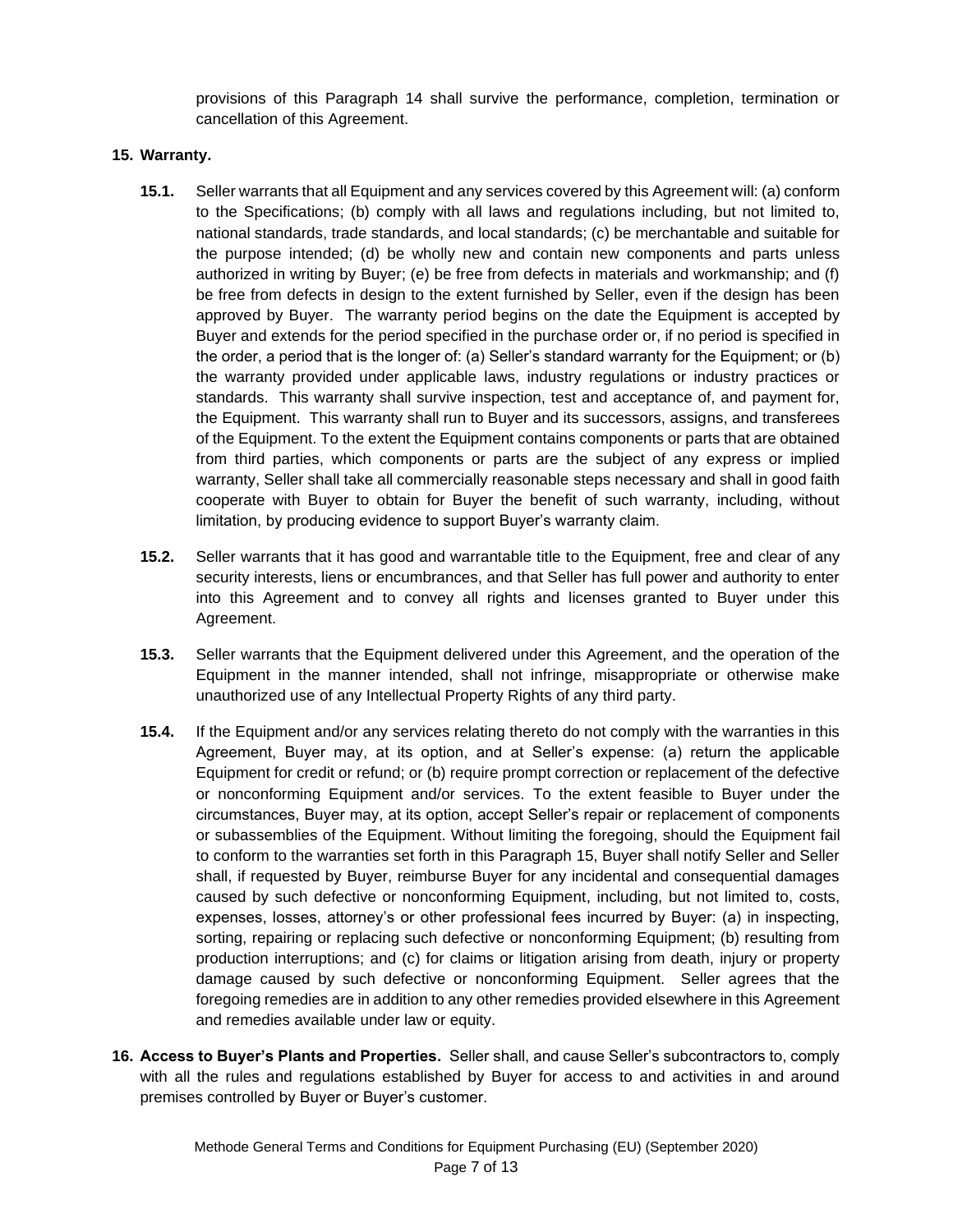## **17. Indemnification.**

- **17.1.** Seller shall indemnify, defend and hold harmless Buyer and its customers, officers, directors, employees, contractors, predecessors and successors in interest, assigns, parents, subsidiaries, divisions, and agents (the "Buyer Indemnified Party") against all claims, suits, actions, awards, liabilities, damages, costs, attorney's fees and other professional fees (collectively, "Claims") for any death, injury or property damage relating to or arising out of the acts or omissions of Seller or its officers, directors, employees, contractors, representatives, or agents (the "Seller Indemnifying Party") under this Agreement, including without limitation any defect or alleged defect in the Equipment supplied by the Seller Indemnifying Party, any actual or alleged negligence or fault of the Seller Indemnifying Party in connection with the design or manufacture of the Equipment, or any breach by the Seller Indemnifying Party of the representations and warranties under Paragraph 15.
- **17.2.** Seller shall indemnify, defend and hold harmless the Buyer Indemnified Party against any Claims related to or arising out of the actual or alleged infringement of any Intellectual Property Rights in connection with the Equipment and any services relating thereto, including such Claims where such infringement relates to or arises out of Seller's compliance with the Specifications or requirements of Buyer.
- **17.3.** The Buyer Indemnified Party will duly notify Seller of any Claim and shall provide reasonable assistance to Seller, at Seller's expense, to enable Seller to defend the Claim. Buyer shall have the right to reasonably reject counsel selected by Seller and the right to reject any settlement that would negatively impact Buyer as determined solely by Buyer. Unless otherwise provided herein, Buyer may, at its sole expense, actively participate in any suit or proceeding, through its own counsel.
- **17.4.** Notwithstanding the foregoing, in the event of a product liability related claim, Buyer has the right, at Seller's reasonable expense, to conduct the defense of any such claim relating to the Equipment covered by this Agreement. Seller shall provide reasonable assistance, including technical expertise, to Buyer in conducting the defense of any such claim. Seller and Buyer shall communicate and cooperate with each other and, if required, with the appropriate insurance carrier, to the fullest extent reasonably possible in investigating the facts and circumstances surrounding any actual, potential or threatened product liability claim relating to the Equipment manufactured and sold under this Agreement and in litigating the matter.
- **18. Force Majeure.** Neither Buyer nor Seller will be liable for any delay or failure to perform its obligations hereunder if, and to the extent that such delay or failure to perform is caused by an event or occurrence which is unforeseeable on issuance of the applicable purchase order, unavoidable, and beyond the reasonable control of the party and without its fault or negligence, including, but not limited to, acts of God, actions by any governmental authority (whether valid or invalid), fires, floods, windstorms, riots, explosions, epidemics, natural disasters, wars, sabotage, labor problems (including lockouts, strikes and slowdowns), inability to obtain power, material, labor, equipment or transportation, or court injunction or order; provided that written notice of such delay (including the anticipated duration of the delay) shall be given by the affected party to the other party within five (5) calendar days from the occurrence of this event. Buyer may terminate all or any part of this Agreement without liability upon written notice to Seller if such delay or failure to perform by Seller lasts more than thirty (30) calendar days.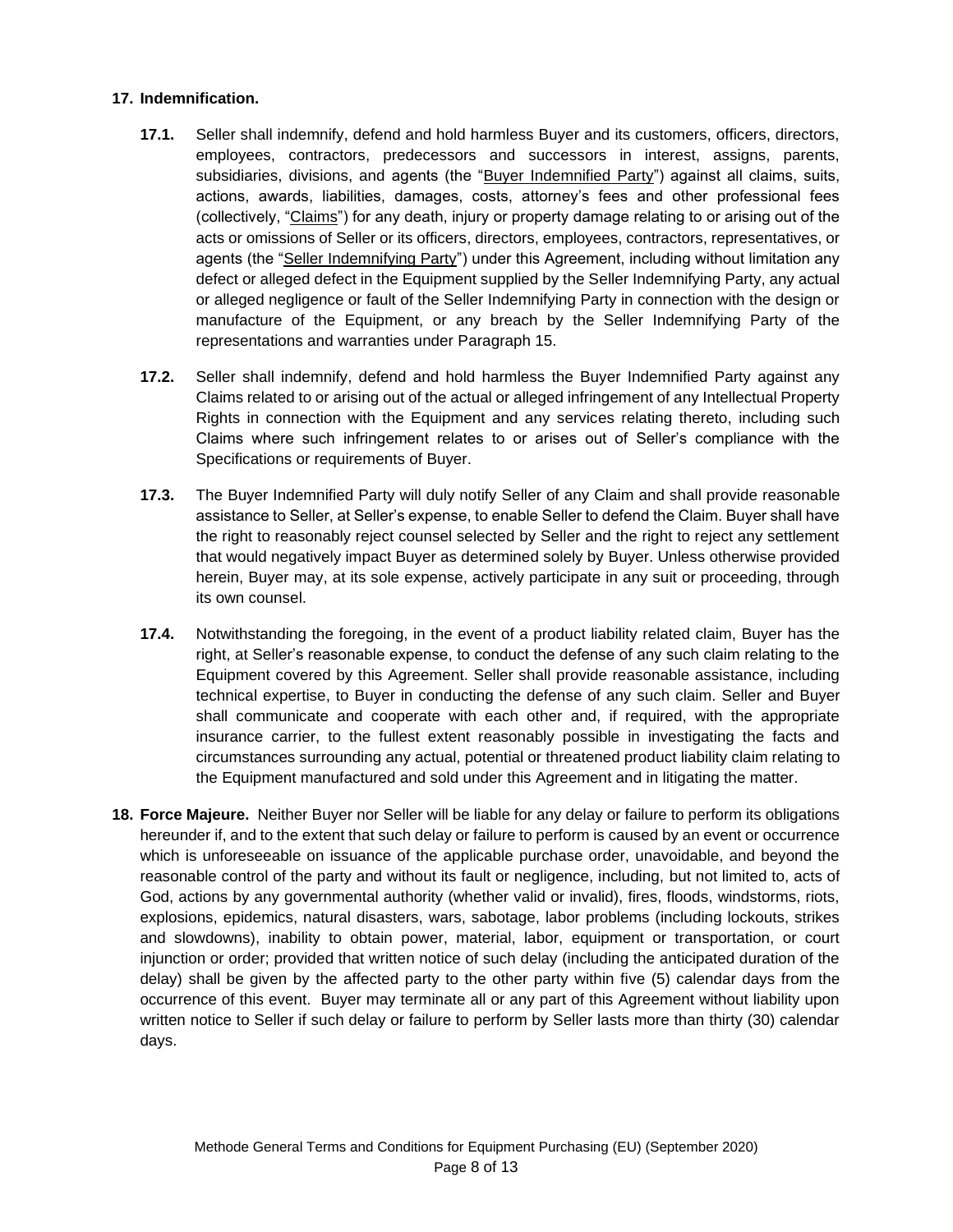#### **19. Termination.**

- **19.1. Termination for Insolvency**. Buyer may immediately terminate all or any part of this Agreement by giving written notice to Seller in the event of the occurrence of any of the following or any other comparable events: (a) insolvency of Seller; (b) filing of a voluntary petition in bankruptcy by Seller; (c ) filing of any involuntary petition in bankruptcy against Seller; (d) appointment of a receiver or trustee for Seller; or (e) execution of an assignment for the benefit of creditors by Seller, provided that such petition, appointment, or assignment is not vacated or nullified within fifteen (15) calendar days of such event. Seller shall reimburse Buyer for all cost incurred by Buyer in connection with any of the foregoing, including, but not limited to, all attorney's fee and other professional fees.
- **19.2. Termination for Breach or Nonperformance**. Buyer may immediately terminate all or any part of this Agreement by giving written notice to Seller in the event of the occurrence of any of the following or any other comparable events: (a) Seller repudiates or breaches any of the terms of this Agreement, including Seller's warranties; (b) Seller fails to deliver the Equipment as specified by Buyer; or (c) Seller fails to make progress to the extent that in Buyer's reasonable belief it will endanger timely and proper delivery of the Equipment, and in all circumstances does not correct such failure or breach within ten (10) calendar days (or such shorter period of time if commercially reasonable under the circumstance) after receipt of written notice from Buyer specifying such failure or breach.
- **19.3. Termination for Sale of Assets or Change in Control**. Buyer may immediately terminate all or any part of this Agreement upon giving at least thirty (30) days' notice to Seller, without liability to Seller, in the event of the occurrence of the following events: (a) Seller sells or leases, or offers to sell or lease, a material portion of its assets; or (b) Seller sells or exchanges, or offers to sell or exchange, or causes to be sold or exchanged, a controlling interest in the shares of Seller.
- **19.4. Termination for Force Majeure**. Buyer may immediately terminate all or any part of this Agreement upon written notice to Seller as described in Paragraph 18. In the event of a termination due to force majeure, to the extent feasible to Buyer under the circumstances, Buyer may, at its option, accept and pay for components or subassemblies of the Equipment.
- **20. Insurance.** Seller shall purchase and maintain insurance coverage with carriers acceptable to Buyer in the amounts adequate to meet the requirements of the laws and regulations of the U.S., foreign country, state, or other governmental division in which the work or any portion of work is performed and to ensure the performance of this Agreement and Seller's legal and stable operation. At Buyer's request, Seller shall furnish certified copies of certificates of insurance reflecting compliance with the requirements herein. Such certificates shall be kept current during the term and warranty period of this Agreement, and shall provide for thirty (30) calendar days' prior written notice to Buyer from the insurer of any termination or reduction in the amount or scope of coverage. Seller's furnishing of certificates of insurance or purchase of insurance shall not release Seller of its obligations or liabilities under this Agreement. By requiring insurance herein, Buyer does not represent that coverage and limits will necessarily be adequate to protect Seller.

#### **21. Customs; Export Controls.**

**21.1.** Credits or benefits resulting or arising from this Agreement, including trade credits, export credits or the refund of duties, taxes or fees, shall belong to Buyer. Seller shall provide all information necessary (including written documentation and electronic transaction records) to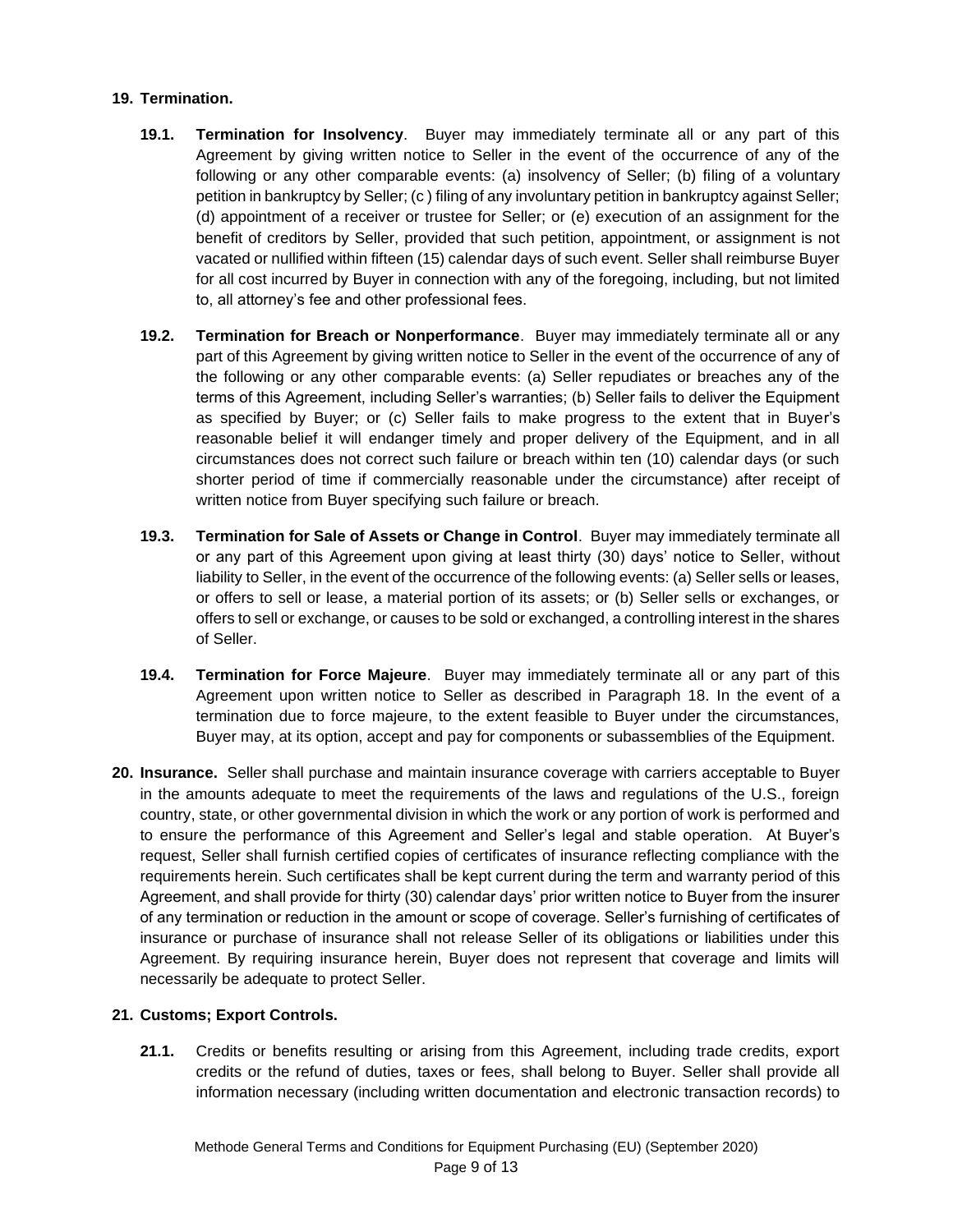permit Buyer to receive such benefits or credits, as well as to fulfill its customs related obligations, origin marking or labeling requirements and local content origin requirements, if any.

- **21.2.** Export licenses or authorizations necessary for the export of the Equipment to the delivery point shall be the responsibility of Seller unless otherwise indicated in this Agreement, in which event Seller shall provide such information as may be necessary to enable Buyer to obtain such licenses or authorizations. Seller shall undertake such arrangements as necessary for the Equipment to be covered by any duty deferral or free trade zone program(s) of the country of import.
- **22. Compliance with Laws.** Seller, and all Equipment and services provided by Seller, shall comply with all applicable national, state, provincial, and local laws, ordinances, rules, and regulations, including those relating to the manufacture, labeling, transportation, importation, exportation, licensing, approval or certification of the Equipment and/or any services relating thereto, environmental matters, data protection and privacy, wages, hours and conditions of employment, subcontractor selection, discrimination, occupational health/safety and motor vehicle safety. Seller warrants and represents that neither it nor any of its subcontractors will utilize child, slave, prisoner or any other form of forced or involuntary labor, or engage in abusive employment or corrupt business practices, in the supply of the Equipment or provision of services under this Agreement. At Buyer's request, Seller shall certify in writing its compliance with the foregoing.
- **23. Kickbacks.** Seller represents, warrants, covenants and agrees that Seller and its directors, employees, agents, servants, and representatives do not and will not give or ask to be given anything of value including, but not limited to, any money, goods or services to Buyer and its directors, employees, agents, servants or representatives, directly or indirectly, so as to influence objective and just business decisions to be made. Seller and Buyer are committed to conducting their business based on the principle of "fair dealing" and each agrees that it has established or will establish a system to ensure that itself and its directors, employees, agents, servants and representatives will not accept kickbacks or bribes or receive any commission or personal benefit without proper authorization.
- **24. Methode Supplier Code of Conduct.** Seller shall comply, and shall cause all of its subcontractors to comply, with Methodes Supplier Code of Conduct and any applicable supplements in effect. Methodes Supplier Code of Conduct is available online at http://supplier.methode.com or from Buyer's purchasing representative.
- **25. Audit.** In addition to any other inspection or audit rights granted to Buyer hereunder, Buyer, at its expense, may enter Seller's premises on reasonable notice and during normal business hours to inspect and audit Seller's books and records relating to Buyer's business to substantiate the charges invoiced under this Agreement (to the extent such amounts are charged on a time and materials basis). Seller agrees that such audit may be used as the basis for settlement of charges under this Agreement. Seller shall keep a separate account of the cost of all the Equipment or services provided under this Agreement in accordance with generally accepted accounting principles.

#### **26. Miscellaneous.**

**26.1. Advertising.** Seller shall not, and shall require that its subcontractors shall not, without first obtaining the written consent of Buyer, in any manner advertise or publish the fact that Seller has contracted to furnish Buyer the Equipment or services covered by this Agreement, or use any trademarks or trade names of Buyer in Seller's advertising or promotional materials.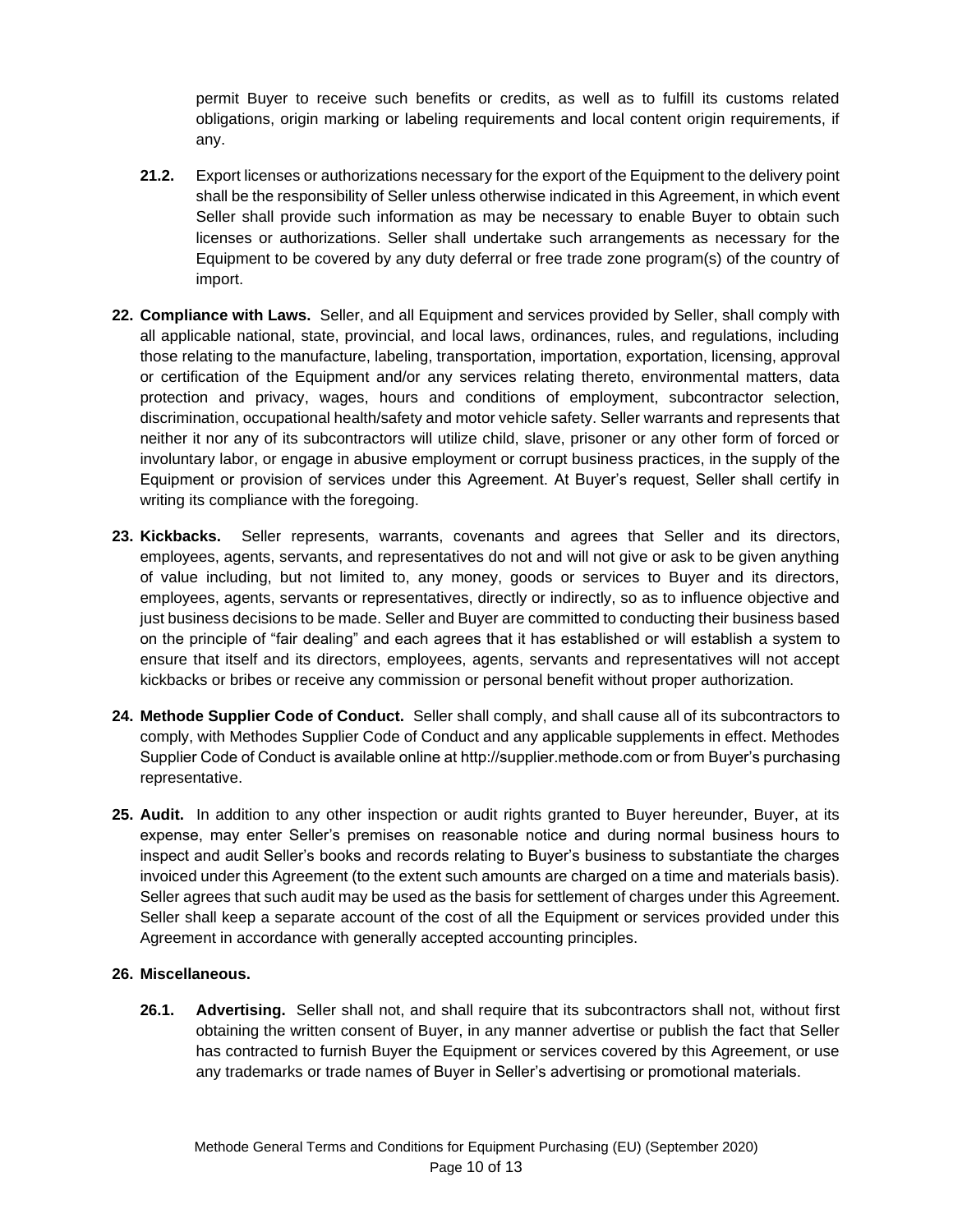- **26.2. No Implied Waiver.** The failure of either party at any time to require performance by the other party of any provision of this Agreement shall in no way affect the right to require such performance at any time thereafter, nor shall the waiver of either party of a breach of any provision of this Agreement constitute a waiver of any succeeding breach of the same or any other provision.
- **26.3. Assignment; Subcontracting; Successors.** Seller shall not assign or delegate any of its rights or obligations under this Agreement or subcontract any of its performance of this Agreement without Buyer's prior written consent. No assignment, delegation or subcontracting by Seller, with or without Buyer's consent, shall relieve Seller of any of its obligations under this Agreement or prejudice any of Buyer's rights against Seller whether arising before or after the date of any assignment, delegation or subcontracting. This Agreement is binding upon, inures to the benefit of, and is enforceable by, the parties and their respective successors and permitted assigns.
- **26.4. Relationship of Parties.** Seller and Buyer are independent contracting parties and nothing in this Agreement shall make either party the agent or legal representative of the other for any purpose whatsoever, nor does it grant either party any authority to assume or to create any obligation on behalf of or in the name of the other.
- **26.5. Governing Law.** This Agreement and the arbitration provisions in Paragraph 26.6 shall be governed and construed in accordance with the laws of the country of England, without regard to its conflicts of law provisions. The parties specifically disclaim application of the United Nations Convention on Contracts for the International Sale of Goods.
- **26.6. Dispute Resolution.** Buyer and Seller will attempt to settle any claim or controversy arising out of this Contract ("Dispute") through consultation and negotiation in good faith and spirit of mutual cooperation. Disputes will be resolved by the following process. The Dispute will be submitted in writing to a panel of two (2) senior executives of Buyer and Seller for resolution. If the executives are unable to resolve the Dispute within fifteen (15) days, either party may refer the Dispute to mediation, the cost of which will be shared equally by the parties, except that each party will pay its own attorney's fees. Within fifteen (15) days after written notice demanding mediation, the parties will choose a mutually acceptable mediator. Neither party will unreasonably withhold consent to the selection of the mediator. Mediation will be conducted in accordance with the CEDR Model Mediation Procedure and shall take place in London.

**If the parties fail to mediate or the Dispute cannot be resolved through mediation within sixty (60) days after the other party's receipt of the notice of Dispute, the Dispute shall be finally settled pursuant to the Arbitration Rules of the London Court of International Arbitration (LCIA) (the "Rules") by three (3) arbitrators**. Each party hereto shall appoint an arbitrator, and the third arbitrator (being the presiding arbitrator) shall be appointed by agreement between the parties hereto. In the event that the parties hereto fail to appoint the third arbitrator by mutual agreement within the required period, the third arbitrator shall be appointed by the LCIA. The arbitration shall be conducted in accordance with the Rules in effect at the time of the arbitration, except as they may be modified herein or by mutual agreement of the parties. The seat of the arbitration shall be London, England. The arbitration shall be conducted in English. The parties waive all recourse under sections 45 and 69 of the Arbitration Act 1996. The parties agree that the evidentiary rules of Browne v. Dunn (1893) 6 R 67, H.L shall have no application in the arbitration. The arbitration award shall be final and binding on the parties. The parties undertake to carry out any award without delay and waive their right to any form of recourse based on grounds other than those contained in the United Nations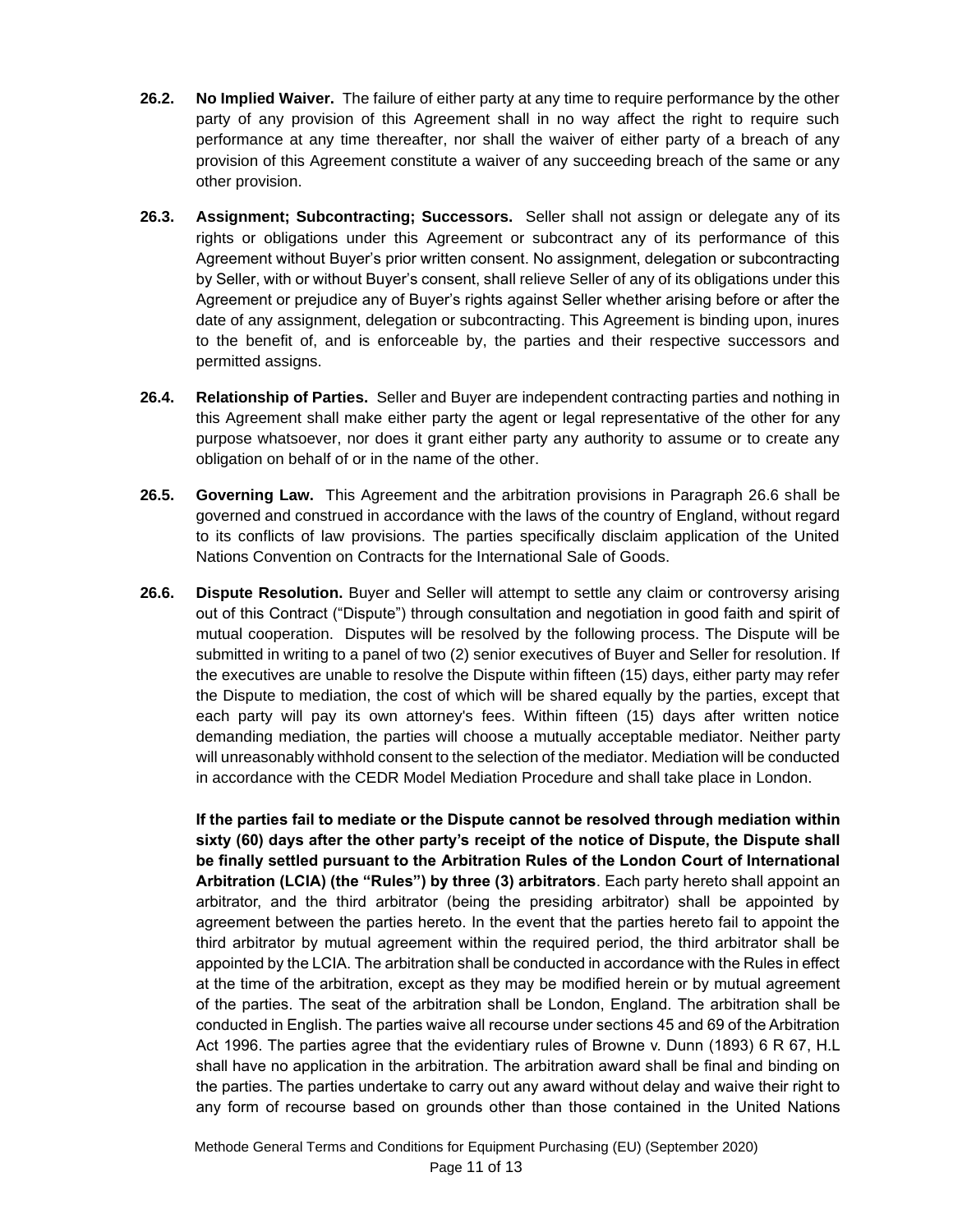Convention on the Recognition and Enforcement of Foreign Arbitral Awards of 1958 insofar as such waiver can validly be made. Judgment upon the award may be entered by any court having jurisdiction thereof or having jurisdiction over the relevant party or its assets. The reasonable expense for the Dispute settlement including but not limited to the arbitral and legal fees shall be borne by the losing party. The language of arbitration shall be English.

Nothing herein prevents either party from resorting directly to judicial proceedings if the Dispute relates to Intellectual Property Rights, or interim relief from a court is necessary to prevent serious and irreparable injury to a party or others. With regard to any IP Dispute or such interim relief, the parties consent to the jurisdiction of the courts of London, England and service of process in accordance with applicable procedures. Each party waives, to the fullest extent permitted by law, any defense or objection relating to in personam jurisdiction, venue or convenience of the forum.

Seller's performance under this Agreement will not be suspended during the pendency of any Dispute.

- **26.7. Attorney Fees.** If Buyer brings an action or asserts a counterclaim for enforcement of the terms and conditions of this Agreement, Seller agrees that Buyer shall be entitled to an award of its reasonable attorney's fees and court costs associated with such enforcement or counterclaim proceedings.
- **26.8. Notice**. All notices and other communications required or contemplated under this Agreement must be written and signed by an authorized representative of the party providing such notice and be transmitted to the address specified in this Agreement by (i) personal delivery, (ii) expedited messenger service, (iii) registered or certified mail, postage prepaid and return receipt requested, (iv) electronic facsimile with confirmed answer back, or (v) electronic mail with confirmed answer back. Notices in conformity with the requirements of this Paragraph 26.8 will be deemed given upon receipt verified by the receiving party's acknowledgment.
- **26.9. Precedence**. In the event these terms and conditions are referenced in an agreement between the parties, the provisions of this Agreement shall prevail and control unless otherwise specifically provided by such agreement.
- **26.10. Severability**. If any term of this Agreement is invalid or unenforceable under any statute, regulation, ordinance, executive order or other rule of law, such term shall be deemed reformed or deleted, but only to the extent necessary to comply with such statute, regulation, ordinance, order or rule, and the remaining provisions of this Agreement shall remain in full force and effect.
- **26.11. Survival**. The warranties, representations, and obligations that expressly survive under this Agreement or that, by their nature or context are intended to survive, shall survive the termination or expiration of this Agreement, including, without limitation, the rights and obligations set forth in Paragraphs 12, 13, 14, 15 and 17.
- **26.12. Remedies.** Subject to any specific provisions in this Agreement, Seller shall be liable for any damages incurred by Buyer as a result of Seller's failure to perform its obligations in the manner required by this Agreement. The rights and remedies reserved to Buyer in this Agreement shall be cumulative, and additional to all other or further remedies provided in law or equity.